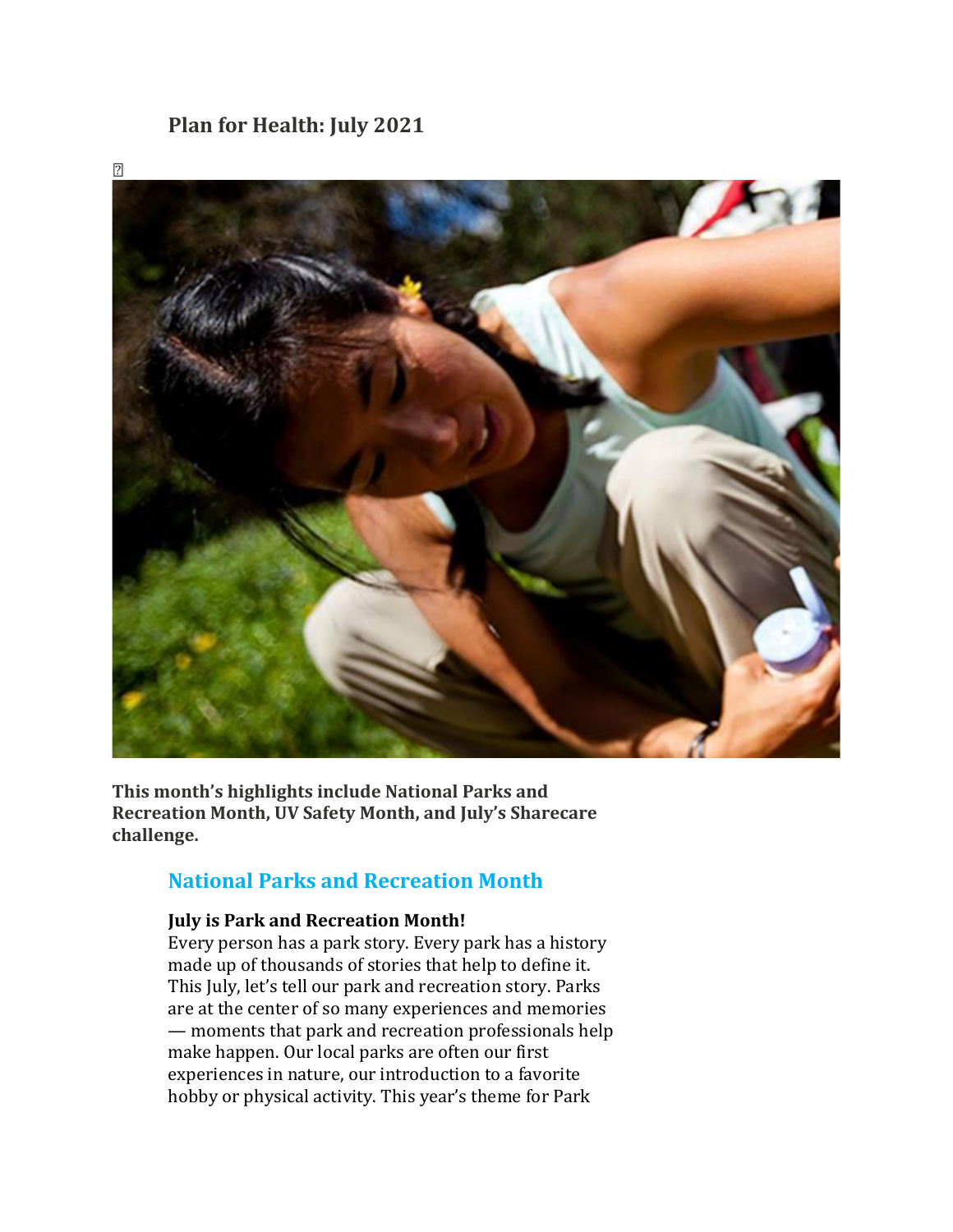and Recreation Month is "**Our Park and Recreation Story**," The goal of this year's theme is to highlight the stories of how your local communities are more strong, vibrant, and resilient because of your local parks and recreation departments.

For more information on Parks and Recreation Month and supporting materials to help optimize your National Park and Recreation Month, please visit: <https://www.nrpa.org/events/july/>

 $\sqrt{2}$ 

#### **UV Safety Month**

The month of July is often associated with many summer plans and memories. The days are longer, the sun is brighter, kids are all outside playing, and we see summer sports commencing. July is also utilized to raise awareness of Ultraviolet (UV) Safety. With the nice weather and summer activities it is important that people work and play outside without raising their skin cancer risk by protecting their skin from sun exposure. Most skin cancers are caused by too much exposure to ultraviolet (UV) light. UV rays are an invisible kind of radiation that comes from the sun, tanning beds, and sunlamps. UV rays can damage skin cells. Protection from UV rays is important all year, not just during the summer. UV rays can reach you on cloudy and cool days, and they reflect off of surfaces like water, cement, sand, and snow. In the continental United States, UV rays tend to be strongest from 10 a.m. to 4 p.m. daylight saving time (9 a.m. to 3 p.m. standard time). Top method on how to protect your skin from the sun include but are not limited to:

- 1. Shade- whether provided by an umbrella, tree or shelter, shade can greatly decrease your risk of UV exposure.
- 2. Clothing- When possible, wear lightweight items that cover more surface area of your body.
- 3. Hats- for the best protection around your face, ears and neck.